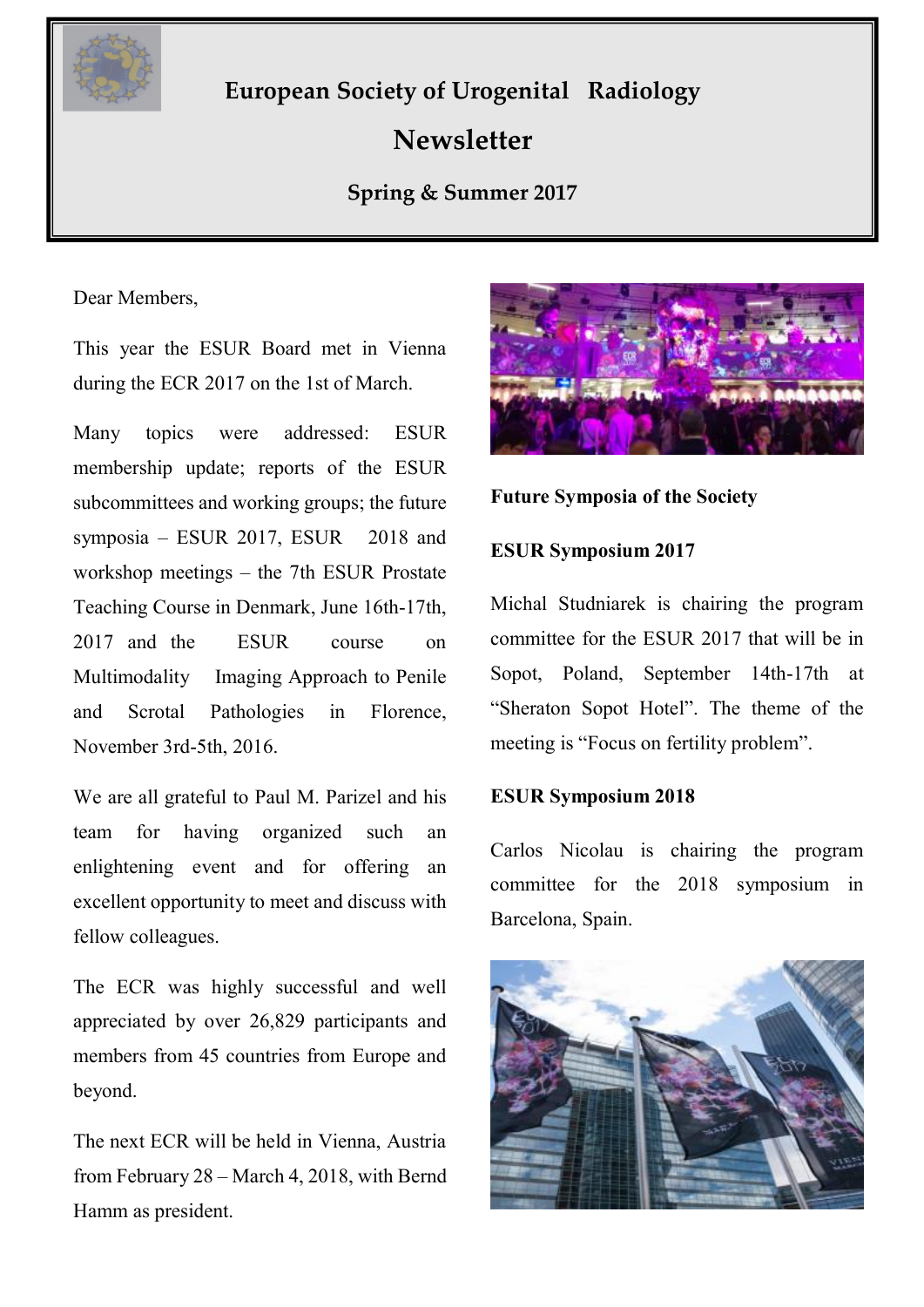### **ECR 2017**

The Scientific Subcommittee of the ECR 2017 was largely appreciated by many ESUR members. In addition, D. Henroteaux chaired the ''Emergency radiology session''; P.M. Parizel, J.A. Brink and R.L. Ehman the ''Precision imaging and patient experience'' session and finally J.L. Guerrero chaired the ''Peru in the radiological world'' session.

### **Reports from the ESUR Ad-hoc Committees and Working Groups**

### **Female Pelvic Imaging working group**

A new publication is now accepted by European Radiology 12/2016:

European society of urogenital radiology (ESUR) guidelines: MR imaging of pelvic endometriosis.

#### **Pelvic Floor working group**

A new publication is now accepted on European Radiology 08/2016:

Magnetic resonance imaging of pelvic floor dysfunction - Joint Recommendations of the ESUR and ESGAR Pelvic Floor Working Group.

#### **Prostate MRI working group**

Olivier Rouvière and the ESUR Prostate Cancer Working Group are still working on PI-RADS v3.

A new publication is now accepted on European Radiology 04/2017:

EAU-ESTRO-SIOG Guidelines on Prostate Cancer. Part 1: Screening, Diagnosis, and Local Treatment with Curative Intent.

The BSUR meeting 2017 was held in Plymouth, 16-17th March, 2017 and organized by Rob Lavis and his team.

The meeting was preceded by an advanced prostate MRI course on the 15th March.

### **Pediatric Abdominal (GI and GU) Imaging Task Force**

Michael Riccabona and his team are working to the new recommendations for pediatric GU imaging in order to complete and supplement existing recommendations, to standardize and provide guidance on how to adequately perform imaging of urogenital diseases in children.

ESPR 2017, the 53<sup>rd</sup> annual meeting  $\&$  39<sup>th</sup> post graduate course, was held in Davos, Switserland, May 30-June 03 2017.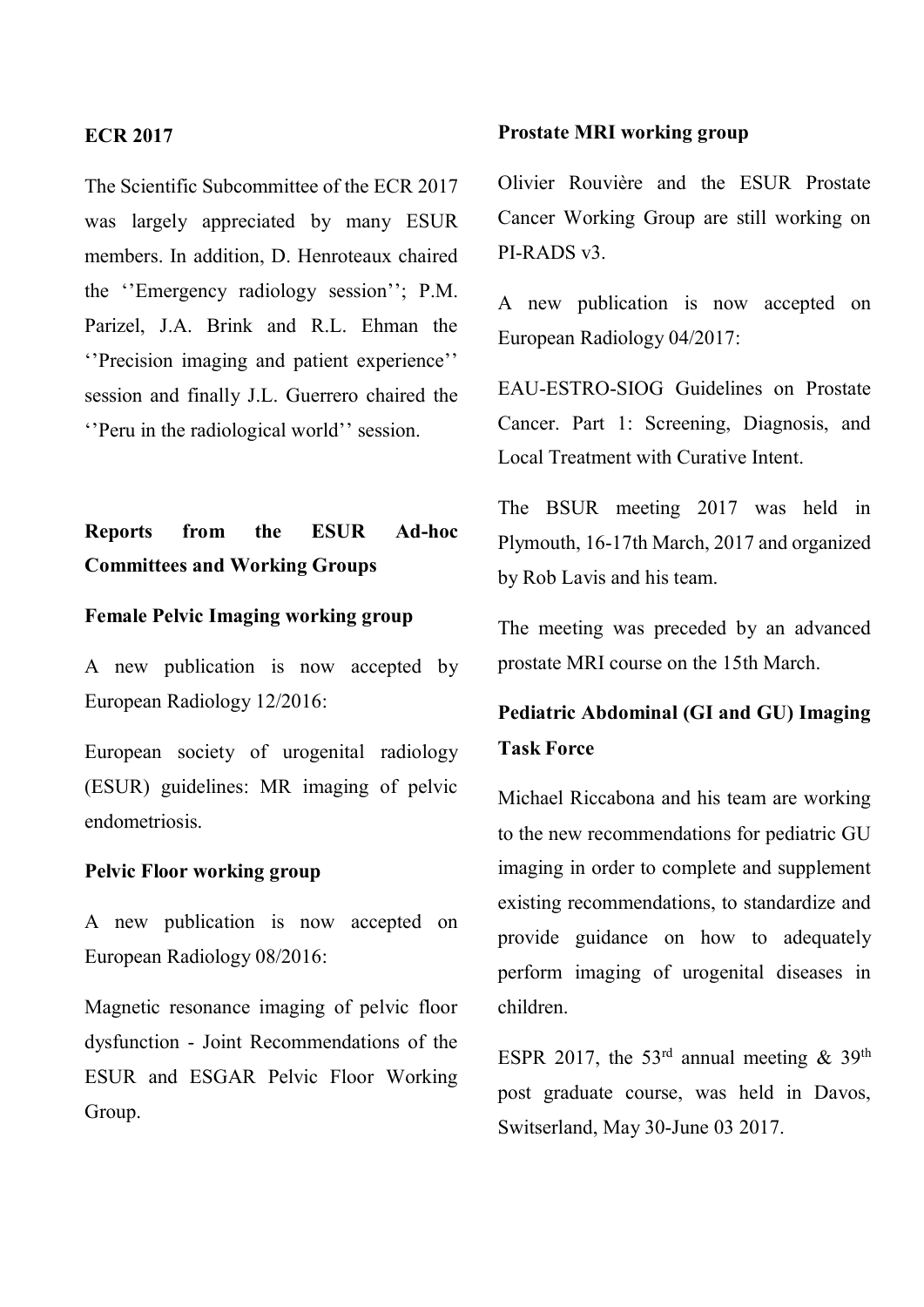# **Symposia and Courses of the Society Workshop "7th ESUR Teaching Course on Prostate MRI"**

The 7<sup>th</sup> ESUR teaching course of prostate MRI was held in Copenhagen, Vibeke Løgager, Denmark, June 16th-17<sup>th</sup>, 2017.

# **ESUR Workshop "Multimodality Imaging Approach to Penile and Scrotal Pathologies"**

November 3rd-5<sup>th</sup> the Multimodality Imaging Approach to Penile and Scrotal Pathologies ESUR course was held in Florence, Italy. Ninety-five participants from 25 countries attended.

### **ESMRMB 2017 CONGRESS**

34th Annual Scientific Meeting will be held in Barcelona, Spain, October, 19th-21<sup>th</sup>, 2017.

### **ESUR CMSC**

At February of 2017 the ESUR Contrast Media Safety Committee discussed the 10.0 edition of the new contrast media guidelines. I would like to thank on behalf of the board Henrik Thomsen and all the members of the CMSC for engagement and the continuous updating of the guidelines.

### **Level III examination**

The level III examination continues to be an effective way of assessment. The next level III exams will be organized on the occasion of the ESUR 2017 symposium in Gdansk, Poland, September 15, 2017.

### **Collaboration with ESGAR**

The successful cooperation ESGAR-ESUR is continuing with participation of Harriet Thoeny and Raymond Oyen at the Athen's ESGAR meeting in June.



The next joint session with the ESGAR will be on the occasion of the 28th ESGAR annual meeting in Rome, October 19th-20th 2017, and will feature the topic "Multidisciplinary acute abdomen workshop".